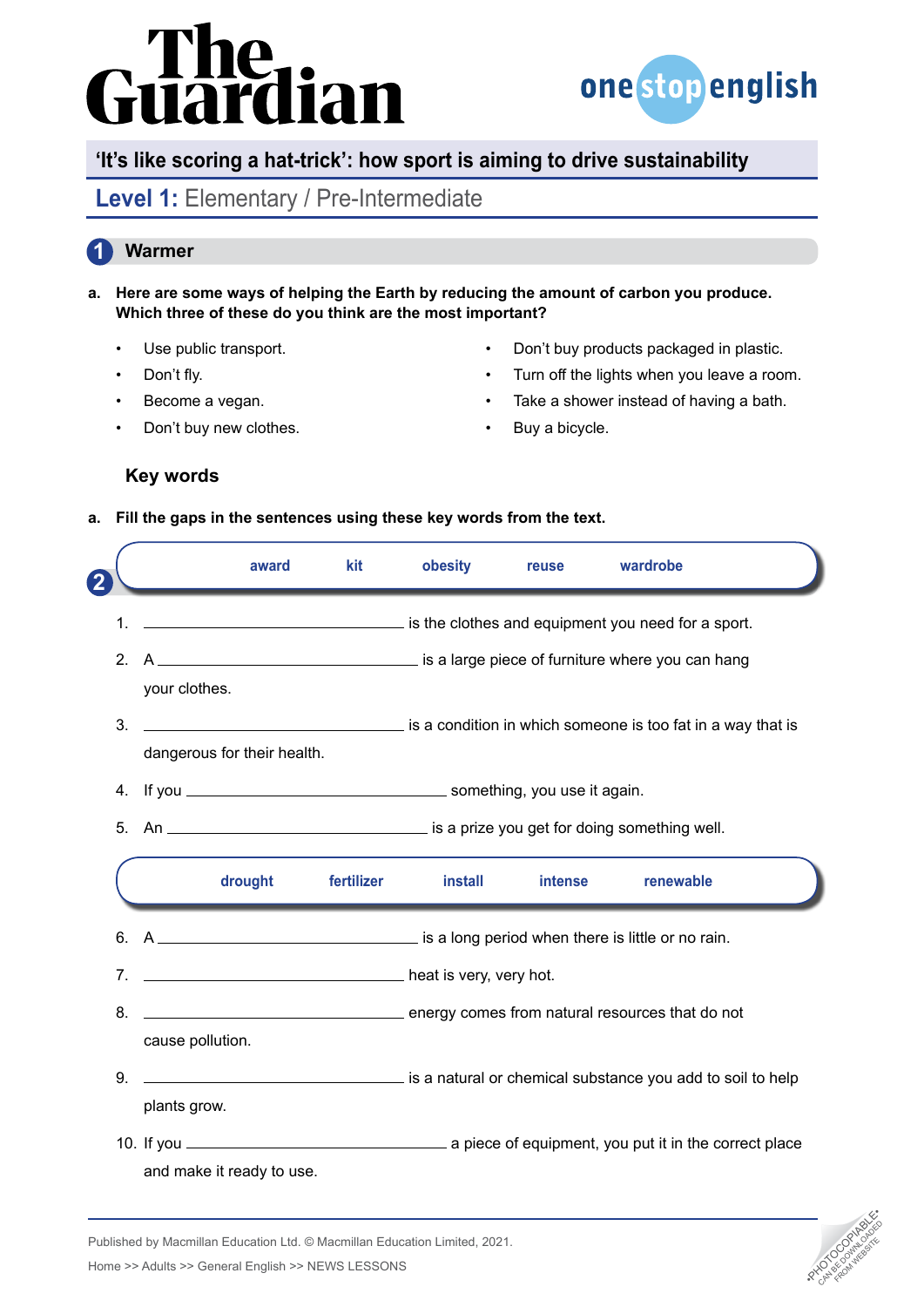# uardian



# **'It's like scoring a hat-trick': how sport is aiming to drive sustainability**

# **Level 1:** Elementary / Pre-Intermediate

#### **[Tanya Aldred](https://www.theguardian.com/profile/tanyaaldred) 20 October, 2021**

- Steffan Rees, a karate instructor in south 1 Wales, realized that lots of children were unable to come to his classes because the kit was too expensive. At the same time, others had unused kit in their wardrobes. He suggested a sportswear and equipment recycling scheme and Natasha Burnell started Play It Again Sport.
- 2 Burnell loves her job. Play It Again Sport is based in the Rhondda Valley, an ex-mining community with high levels of obesity and unemployment. "We accept anything to do with sport," she says. "The only condition is that it is we can reuse it. We've had skis, lacrosse sticks, football boots. We sell it in a recycling shop."
- With the money from the shop, Play It Again 3 Sport organizes sporting activities for the local community, a running group, sport in schools, walking rugby. It tries to offer a little bit of something for everyone.
- Play It Again Sport won an award at the British 4 Association for Sustainable Sport (BASIS). The chief executive of BASIS, Russell Seymour, says "Sport has been impacted by climate change and people are realizing it." The impact has been everywhere, especially the global south. There has been flooding in the UK, drought in South Africa, a lack of water and air pollution in India. Hurricanes interrupt sports while intense heat is dangerous for athletes and spectators, especially children.
- 5 Seymour stresses the power of sport as a way of communicating about the climate crisis. This has been the experience of Shoreham FC, winners of BASIS's Club Strategy award. The club began with the simple things: replacing lights with LEDs, changing to a renewable energy supplier and no longer using fertilizer.
- The club installed a bike park, then reduced the 6 cost of tickets for fans who cycle to the ground or can prove they arrived on public transport or by electric car. Fans have mainly been positive. Forty supporters have changed their energy supplier, while others come to help with the recycling. The club also has a part-vegan menu and three of the players have changed to a vegan diet.
- 7 Shoreham FC's energy bills have reduced by 30% and it is now planning to invest £50,000 in LED floodlights, which should reduce costs by 70%. At the same time, it will reduce the club's carbon footprint even more.

© Guardian News and Media 2021 First published in *The Guardian*, 20/10/2021



Published by Macmillan Education Ltd. © Macmillan Education Limited, 2021. Analysished by Macmillan Education Ltd. © Macmillan Education Limited, 2021.<br>Home >> Adults >> General English >> NEWS LESSONS •PHOTOCOPIA •PHOTOCOPIA •PHOTOCOPIA •PHOTOCOPIA •PHOTOCOPIA<br>Analysis •Photocopy •PHOTOCOPIA •PH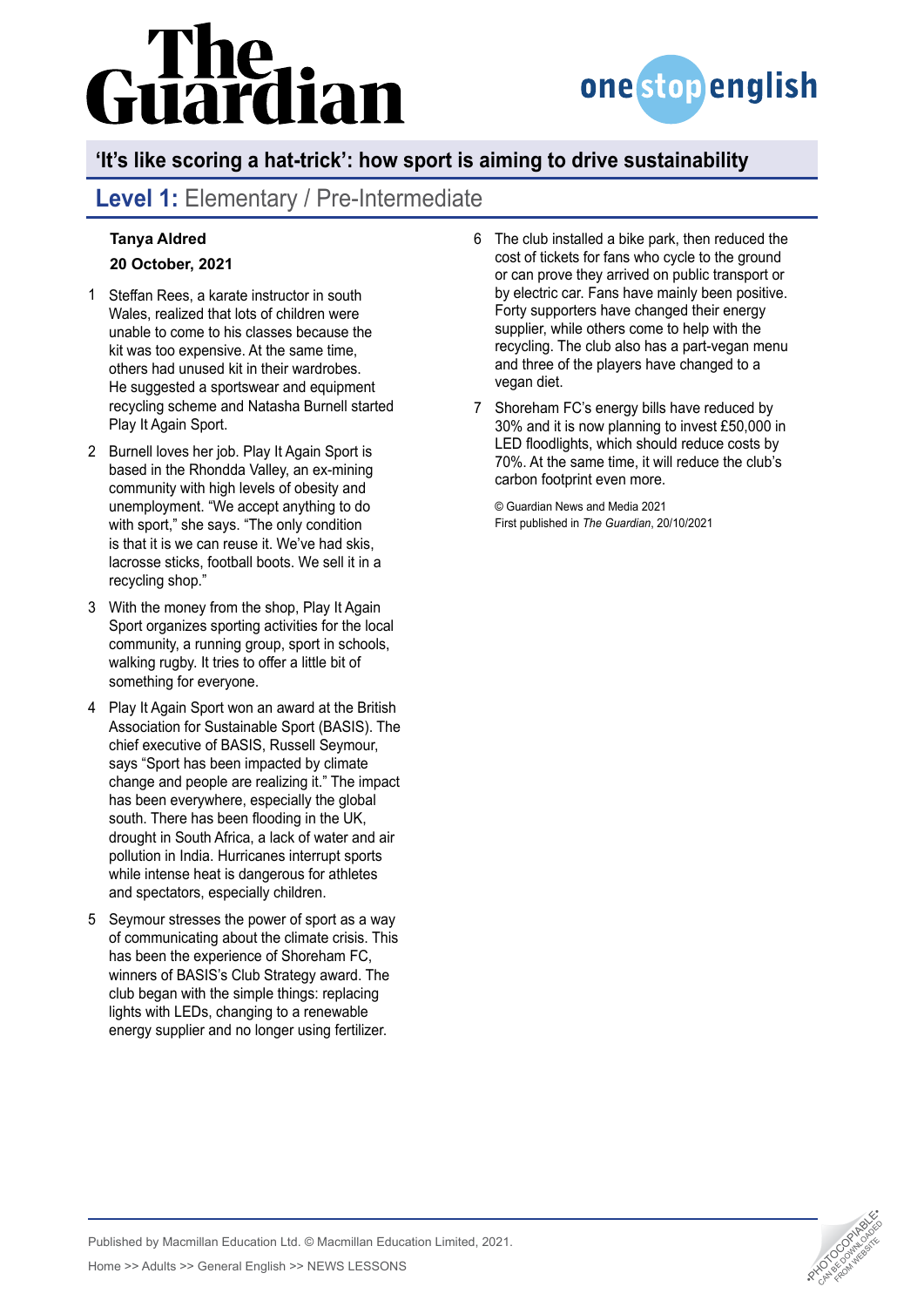# **Guardian**



## **'It's like scoring a hat-trick': how sport is aiming to drive sustainability**

### Level 1: Elementary / Pre-Intermediate

### **3 Comprehension check**

#### **a. Answer these questions about the text.**

- 1. What is Steffan Rees's sport?
- 2. Why are some children unable to come to his classes?
- 3. What does Play It Again Sport recycle?
- 4. What are two of the main problems in the Rhondda Valley?
- 5. What sporting activities does Play It Again Sport offer?
- 6. What climate problems have there been in the UK, South Africa, and India?
- 7. Who can get a cheaper ticket at Shoreham FC?
- 8. How many supporters have changed their energy supplier?
- 9. By how much have the club's energy bills reduced?
- 10. How much will it cost the club to install LED floodlights?

#### **4 Key language**

- **a. Match the words in the left-hand column with the words in the right-hand column to make expressions from the text.**
	- 1. local a. change
	- 2. sustainable b. footprint
	- 3. climate c. energy
	- 4. air d. transport
	- 5. renewable e. community
	- 6. public f. diet
	- 7. carbon g. pollution
	- 8. vegan h. sport



Published by Macmillan Education Ltd. © Macmillan Education Limited, 2021. Analysished by Macmillan Education Ltd. © Macmillan Education Limited, 2021.<br>Home >> Adults >> General English >> NEWS LESSONS •PHOTOCOPIA •PHOTOCOPIA •PHOTOCOPIA •PHOTOCOPIA •PHOTOCOPIA<br>Analysis •Photocopy •PHOTOCOPIA •PH